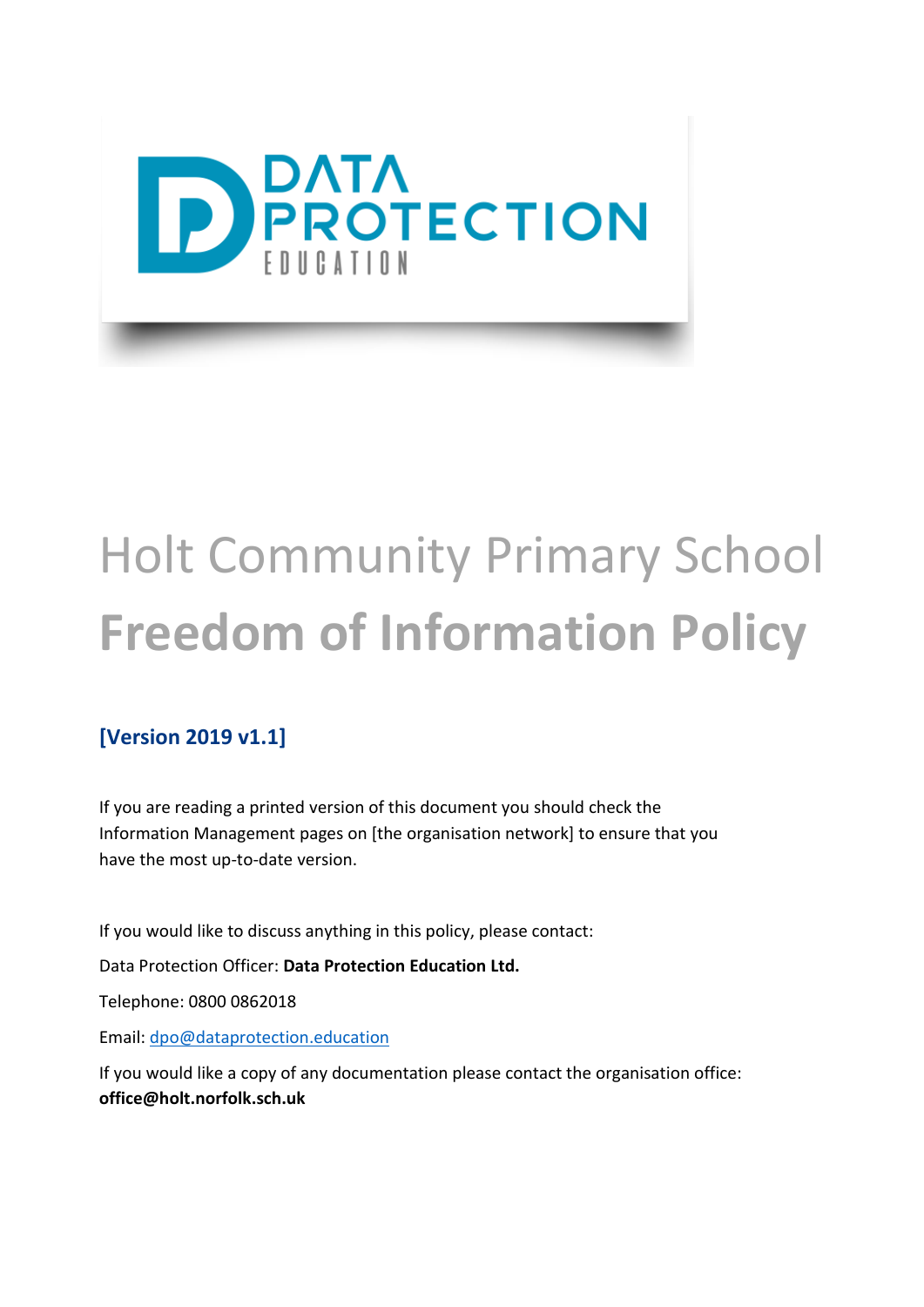

#### Document version

| Version | Author   | Date     | Approved by | <b>Effective from</b> |
|---------|----------|----------|-------------|-----------------------|
| 1.0     | DPE - AS | 19.05.19 |             |                       |
| 1.1     | DPE - JW | 11.06.19 |             |                       |
|         |          |          |             |                       |
|         |          |          |             |                       |
|         |          |          |             |                       |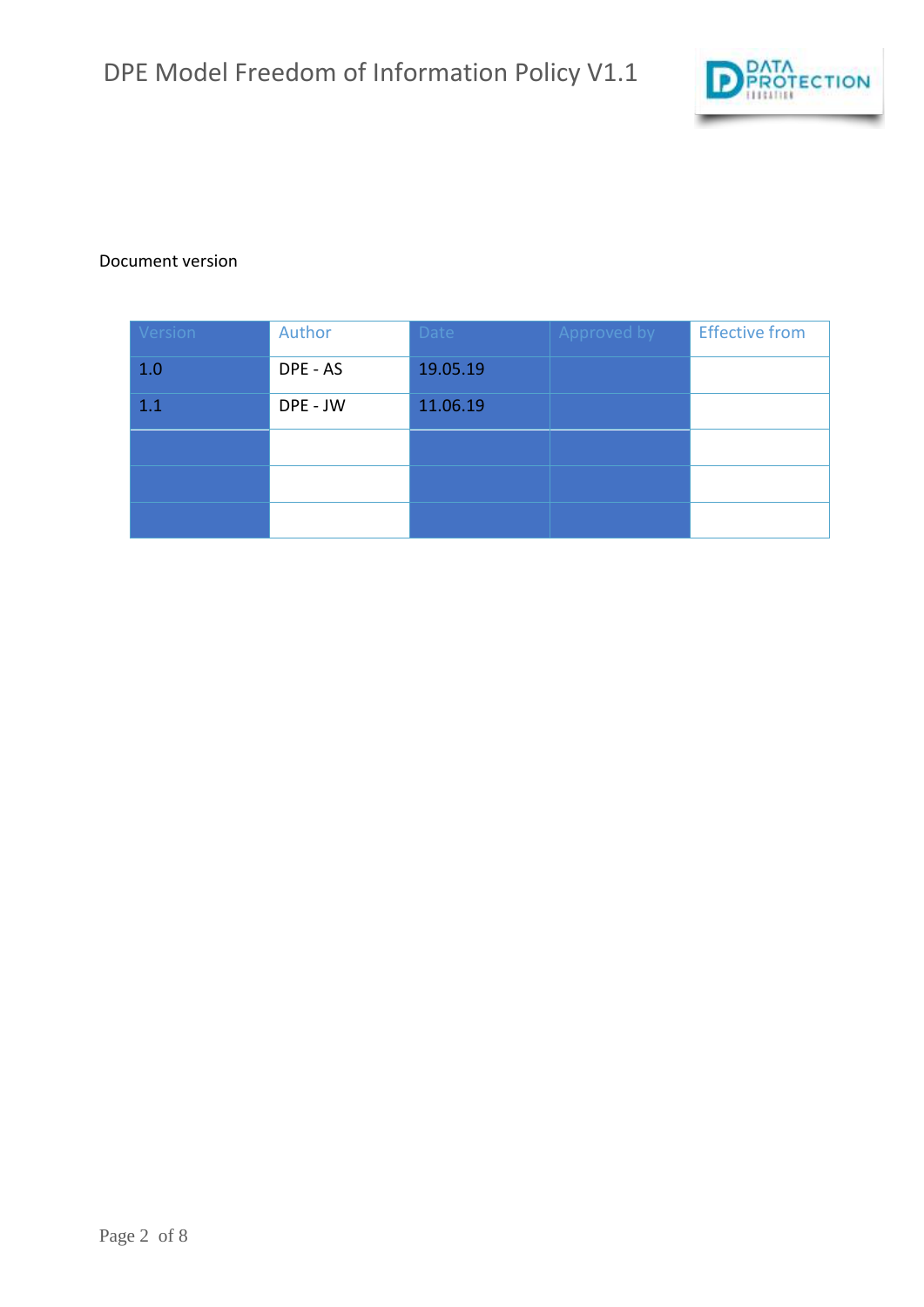

#### **Contents**

| 1. POLICY OBJECTIVES                 | 4 |
|--------------------------------------|---|
| 2. ABOUT THIS POLICY                 | 4 |
| 3. THE FREEDOM OF INFORMATION ACT    | 5 |
| 4. FREEDOM OF INFORMATION PRINCIPLES | 5 |
| 5. BREACH OF POLICY AND STANDARDS    | 6 |
| <b>6. COMPLAINTS PROCEDURE</b>       | 6 |
| 7. PUBLICATION OF INFORMATION        | 7 |
| 8. CHANGES TO THIS POLICY            | 7 |
| DPE TEMPLATE - Disclaimer            | 8 |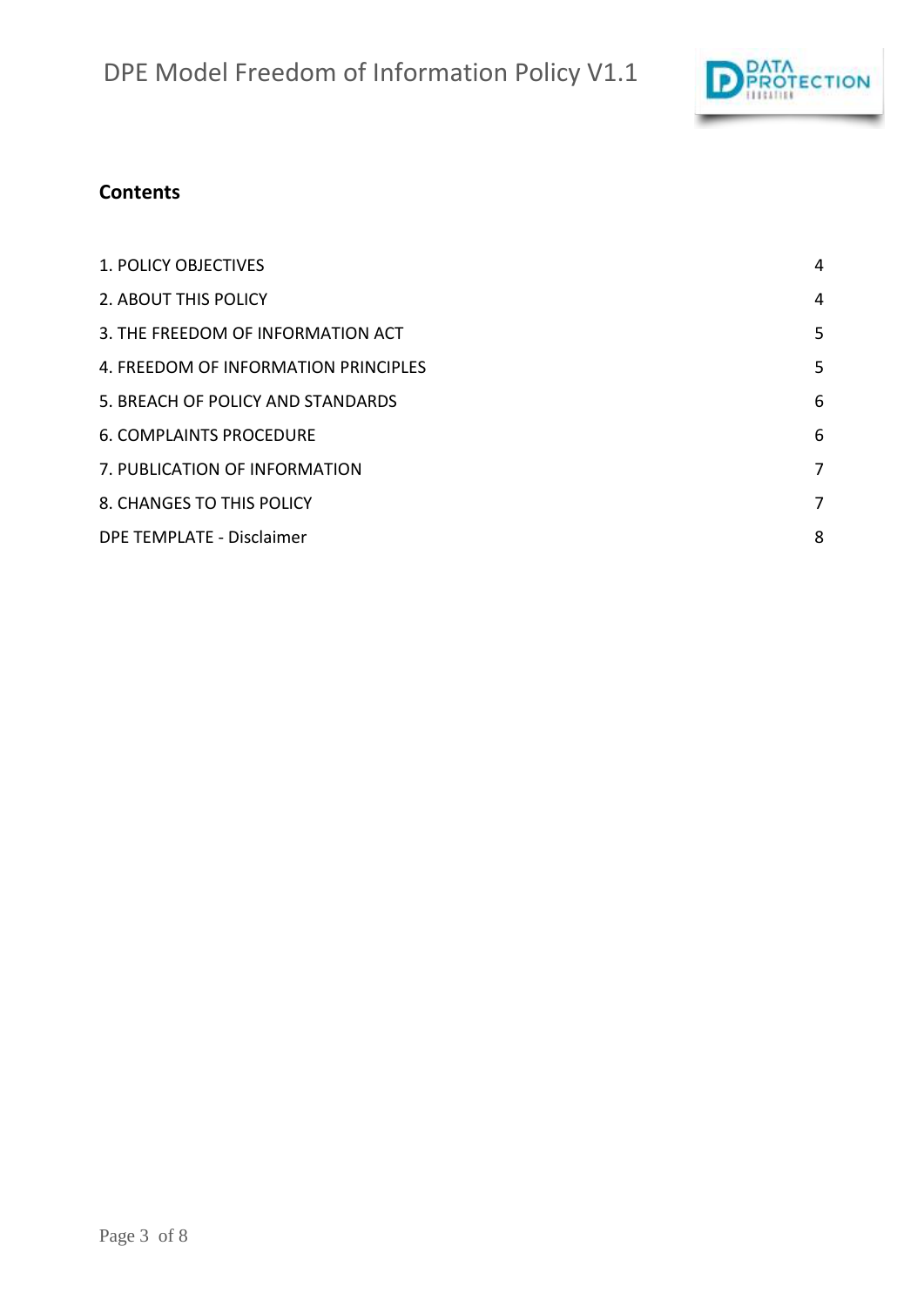

#### <span id="page-3-0"></span>**1. POLICY OBJECTIVES**

The School fully supports the objectives of the Act and will take all necessary steps to ensure that its duty under the Act is observed and that all information collected and used by it is managed in line with the Act. We will ensure:

- A general right of access to recorded information we hold, subject to certain conditions and exemptions;
- That we adopt and maintain a Publication Scheme, in accordance with the Information Commissioner's guidance, which relates to the publication of certain types of information;
- That we provide access to all information described in our Publication Scheme which we will endeavour to keep as up to date as possible;
- That we will respond to written requests for information that are not covered by our Publication Scheme. We will inform applicants whether or not we hold the requested information, and if held we will supply it unless there is a justifiable reason or any of the Act's exemptions apply;
- That we provide adequate and relevant advice and assistance to applicants to aid them in their application;
- In circumstances where information is covered by an exemption, we will give consideration as to whether the information should be released;
- In cases where information is exempted from disclosure, except where an absolute exemption applies, we will:
- Inform the applicant whether we hold the information requested, unless a neither confirm nor deny response is required, and;
- Communicate that information to him or her, unless the public interest in maintaining the exemption in question outweighs the public interest in disclosure.

# <span id="page-3-1"></span>**2. ABOUT THIS POLICY**

2.1. This policy sets out how the school will respond to a request under the Freedom of Information Act 2000.

2.2. This policy applies to the information held by the School or held by other parties on behalf of the School that is governed by the Freedom of Information Act 2000 (the Act). To promote a culture of openness and accountability, and to comply with the Act, we have a responsibility to ensure that this information is either routinely made available or provided on request, unless there is a legitimate reason for withholding it.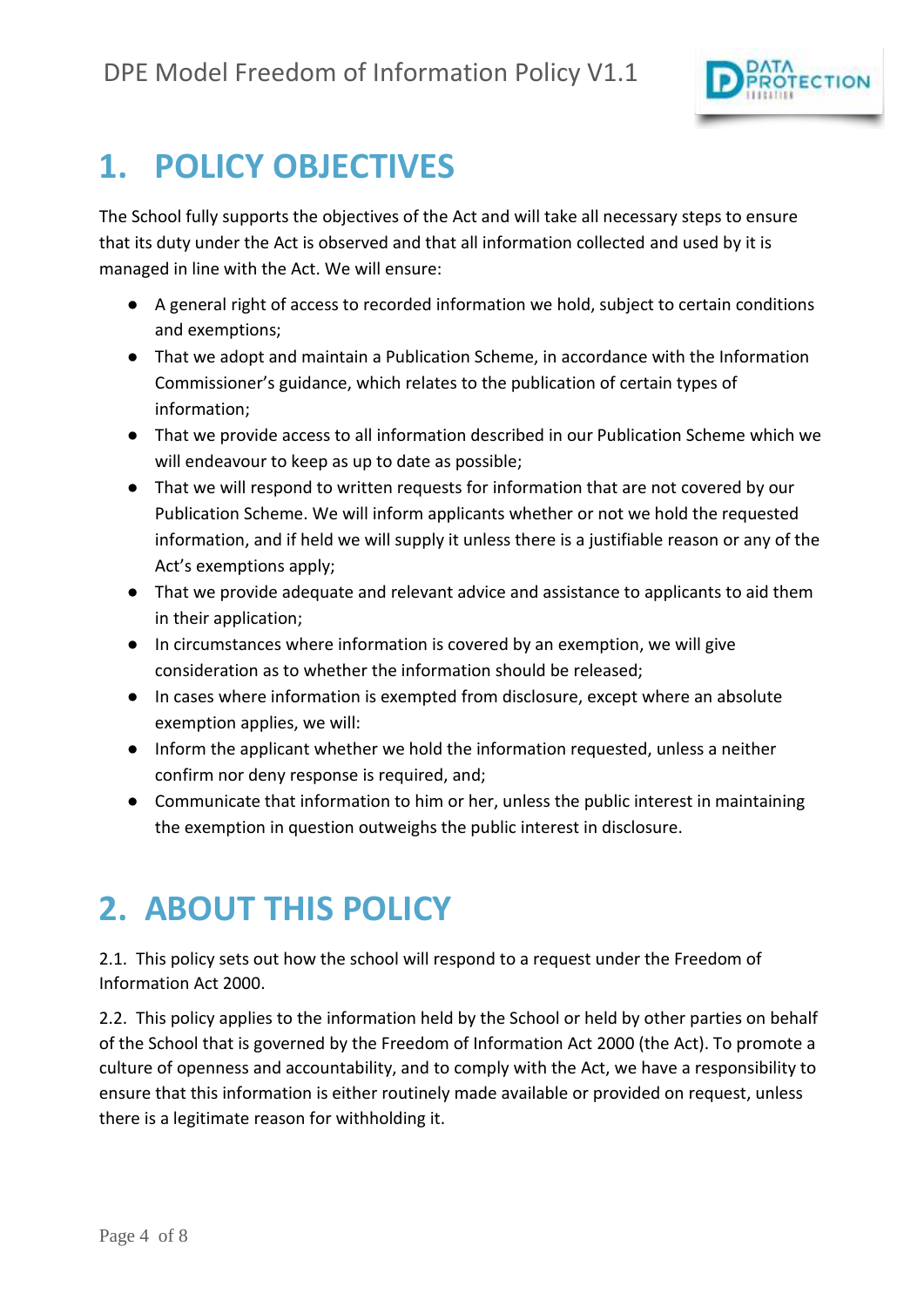

#### <span id="page-4-0"></span>**3. THE FREEDOM OF INFORMATION ACT**

3.1 The Freedom of Information Act 2000 provides public access to information held by public authorities.

It does this in two ways:

- public authorities are obliged to publish certain information about their activities; and
- members of the public are entitled to request information from public authorities.

3.2 The Act covers any recorded information that is held by a public authority in England, Wales and Northern Ireland, and by UK-wide public authorities based in Scotland. Information held by Scottish public authorities is covered by Scotland's own Freedom of Information (Scotland) Act 2002.

3.3 Recorded information includes printed documents, computer files, letters, emails, photographs, and sound or video recordings.

3.4 For a request to be dealt with according to the Freedom of Information Act, the requester must:

- contact the relevant authority directly;
- make the request in writing, for example in a letter or an email. They can make a verbal or written request for environmental information;
- give their real name; and
- give an address to which the authority can reply. This can be a postal or email address.

A requester does not have to:

- mention the Freedom of Information Act or Environmental Information Regulations, although it may help to do so;
- know whether the information is covered by the Freedom of Information Act or the Environmental Information Regulations; or
- say why they want the information.

#### <span id="page-4-1"></span>**4. FREEDOM OF INFORMATION PRINCIPLES**

4.1 The main principle behind freedom of information legislation is that people have a right to know about the activities of public authorities, unless there is a good reason for them not to.

This means that:

- everybody has a right to access official information. Disclosure of information should be the default – in other words, information should be kept private only when there is a good reason and it is permitted by the Act;
- an applicant (requester) does not need to give you a reason for wanting the information. On the contrary, you must justify refusing them information;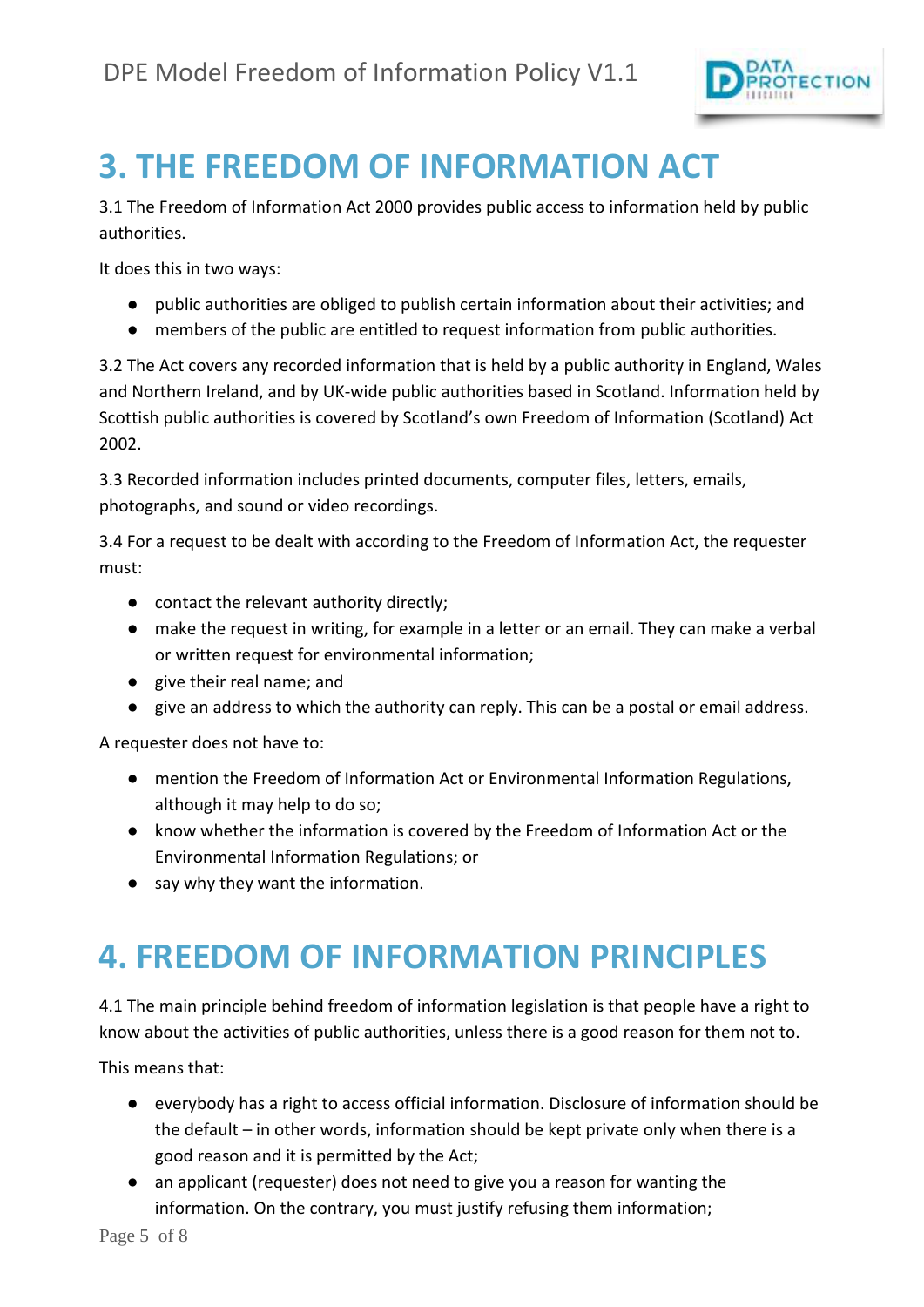

- you must treat all requests for information equally, except under some circumstances relating to vexatious requests and personal data
- The information someone can get under the Act should not be affected by who they are. You should treat all requesters equally, whether they are journalists, local residents, public authority employees, or foreign researchers; and
- because you should treat all requesters equally, you should only disclose information under the Act if you would disclose it to anyone else who asked. In other words, you should consider any information you release under the Act as if it were being released to the world at large.

●

## <span id="page-5-0"></span>**5. BREACH OF POLICY AND STANDARDS**

5.1 Disciplinary action may be taken in accordance with the School's disciplinary procedures against any employee who knowingly or recklessly:

- Alters, defaces, blocks, erases, destroys or conceals any record held by the School, with the intention of preventing the disclosure of all, or any part, of the information that has been requested as part of a Freedom of Information request;
- Contravenes any instruction contained in, or following from, this Policy and Standards.

5.2 We expect that similar disciplinary procedures will be applied by any of our contractors which deal with the School's information and data on the School's behalf.

#### <span id="page-5-1"></span>**6. COMPLAINTS PROCEDURE**

6.1 Where a request for information is refused for any reason, we will notify the applicant and give the reasons. For exemptions we will state which exemption has been claimed, and unless apparent, why that exemption applies, specifying the public interest factors (for and against disclosure) if applicable. We will not simply repeat the wording of the exemption unless the explanation would involve the disclosure of information which would itself be exempted information.

6.2 When communicating any decision made in relation to a request under the Act's general right of access, we will notify the applicant of their rights of complaint. A person dissatisfied with the way in which their request has been handled may ask for an internal review of the way in which their request was dealt with, and, if still dissatisfied, may apply directly to the Information Commissioner for a decision.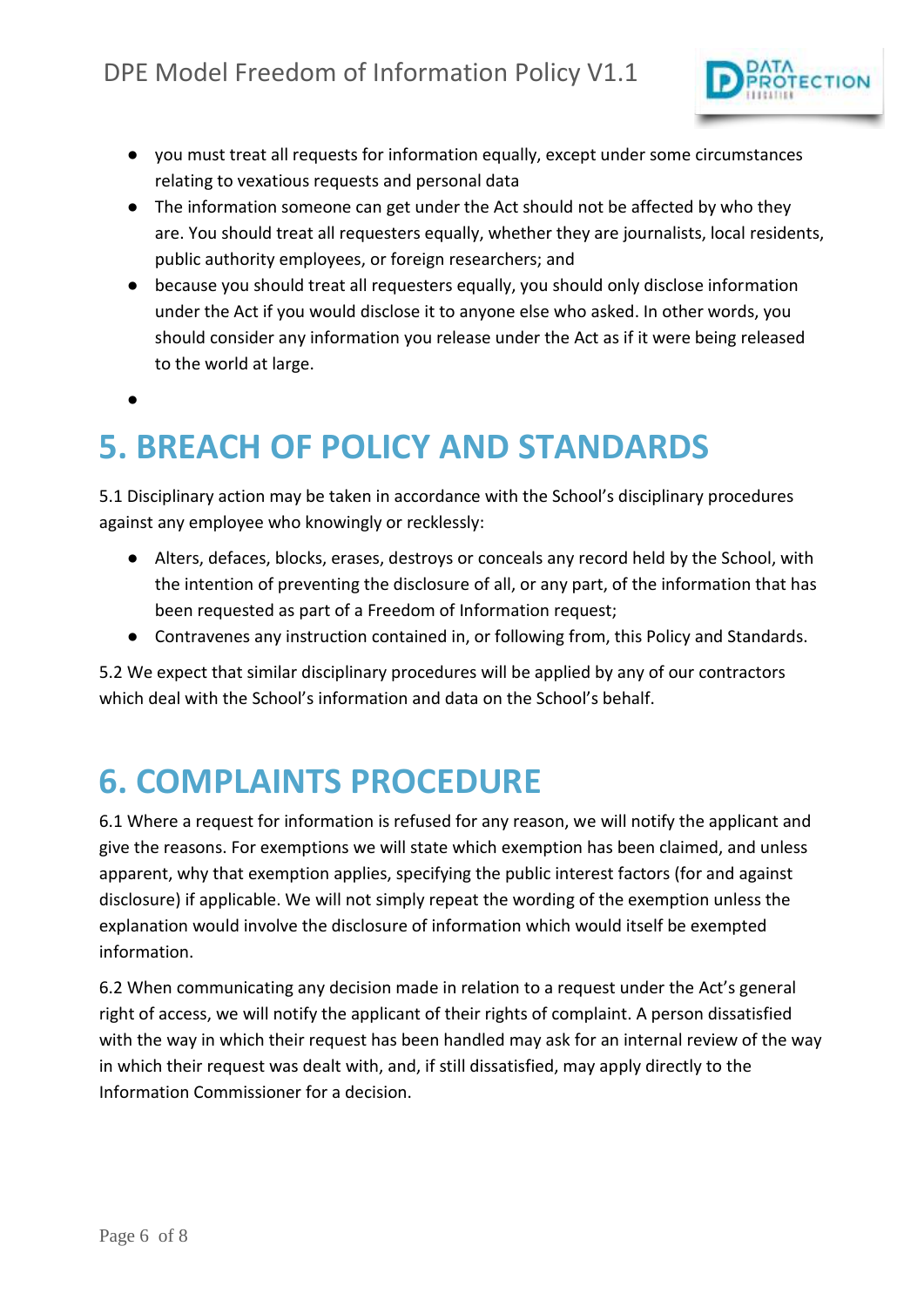

## <span id="page-6-0"></span>**7. PUBLICATION OF INFORMATION**

7.1. The organisation maintains and publishes a publication scheme on its website outlining classes of information that will be made routinely available, including policies and procedures.

7.2. Classes of information specified in the publication scheme will be made available quickly and easily on request.

7.3. The organisation will not publish any personal information, including photos, on its website without the permission of the affected individual.

7.4. When uploading information to the organisation website, staff will be considerate of any metadata or deletions which could be accessed in documents and images on the site.

## <span id="page-6-1"></span>**8. CHANGES TO THIS POLICY**

8.1 We may change this policy at any time. Where appropriate, we will notify data subjects of those changes.

**This Policy was approved by the board of Governors on [ADD DATE]. It will be reviewed annually.**